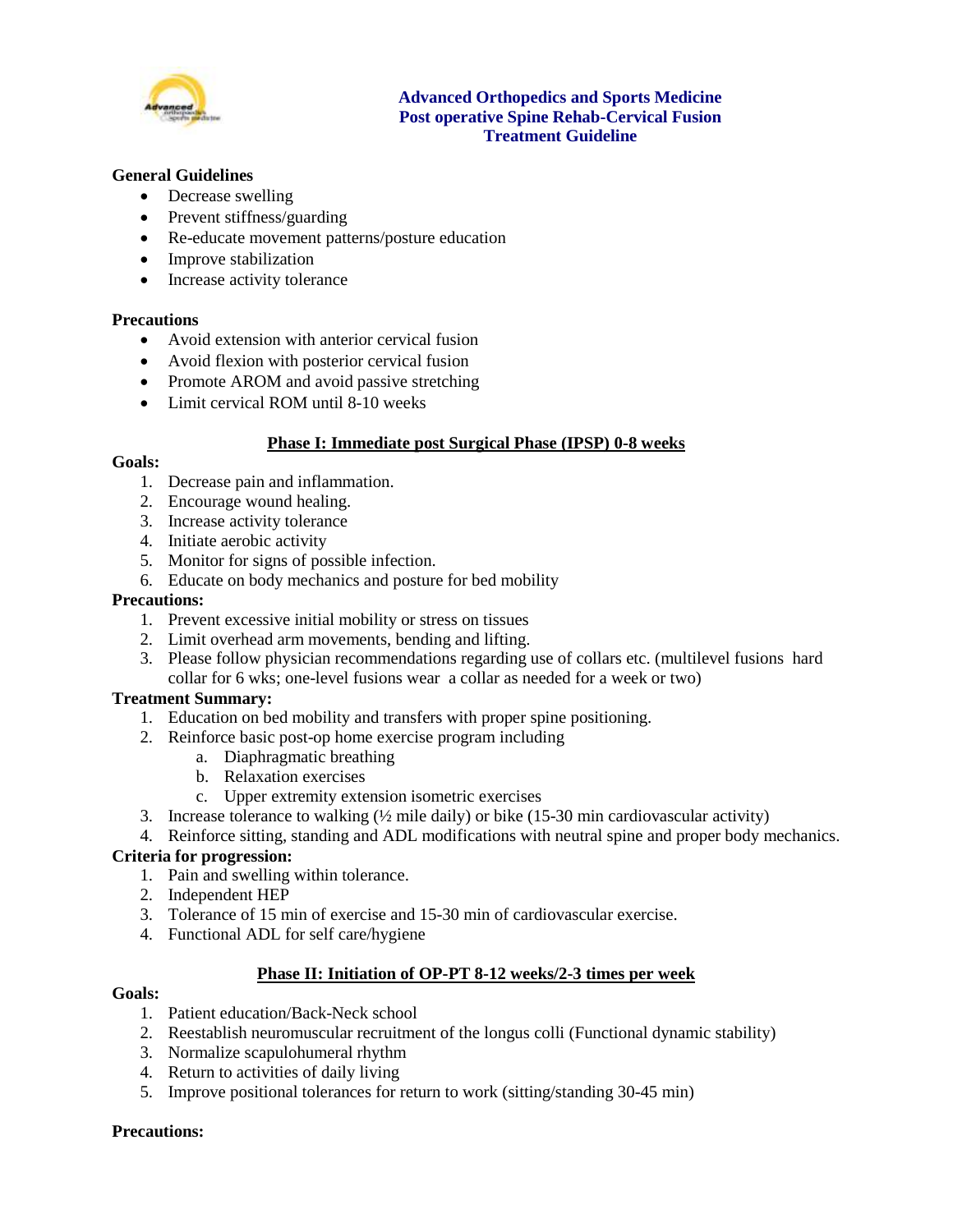- 1. Avoid cervical loading (overhead arm resisted movements)
- 2. Avoid passive stretching of cervical spine

# **Treatment Summary:**

- $\triangleright$  Body Mechanics Education
	- Anatomy, Pathology, & Biomechanics
	- Reinforce neutral spine positioning
	- Body mechanics and training: Performance of functional activities with neutral spine and protective positions
- $\triangleright$  Manual Therapy
	- Grade 1 or grade 2 joint mobs for neuromodulation of pain
	- Scar mobilization. Educate patient in scar mobilization.
	- Nerve mobilization (nerve glides). Do not reproduce symptoms.
- Exercises:
	- Train upright posture.
	- Diaphragmatic breathing: Proper breathing technique without the use of accessory respiratory muscles
	- Initiate Cervical Isometric exercises.
	- Initiate Cervical range of motion.
	- Initiate Scapular movement re-education including shoulder shrugs, shoulder rolls, scapular mobilization exercises
	- Upper thoracic mobilization exercises: cat/camel exercises, upper thoracic extension, upper thoracic rotation, arm clocks, combined thoracic/cervical motions
	- Neuromuscular re-education of longus colli with pressure biofeedback (include arm and leg movements in varying positions)
	- Restricted to 5 lbs with arm exercises (below  $90^\circ$  elevation)
	- Abdominal Exercises (watch cervical spine), perform basic core strengthening of lumbar spine. (front and side planks) at 10-12 weeks
	- Cardiovascular training, treadmill, UBE, stationary bike
	- Address other mechanical restrictions as needed
	- Modalities for symptom modulation if needed

# **Criteria for progression:**

- 1. Patient has working knowledge of body and lifting mechanics.
- 2. Able to hold chin tuck for 10 sec (raise of 10 mm Hg pressure from 20 mm HG baseline)
- 3. Cardiovascular tolerance to 30 min/day
- 4. Dynamic sitting and standing tolerance of 45-60 min

# **Phase III: Advanced PT 12-18 weeks/2-3 times per week**

## **Goals:**

- 1. Progress with strengthening and flexibility exercises.
- 2. Advanced lifting and posture training
- 3. Initiate balance activities
- 4. Address return to work/recreational activity concerns
- 5. Advanced stabilization and trunk control

## **Treatment Summary:**

- $\triangleright$  Body mechanics training
	- Posture emphasis with exercises, posture training
	- Work/activity specific training
- $\triangleright$  Manual Therapy
	- Soft tissue mobilization to decrease guarding
	- Joint mobilizations over restricted joints (around fusion) to increase contribution to overall movement (OA/AA and upper thoracic). Protect fusion.